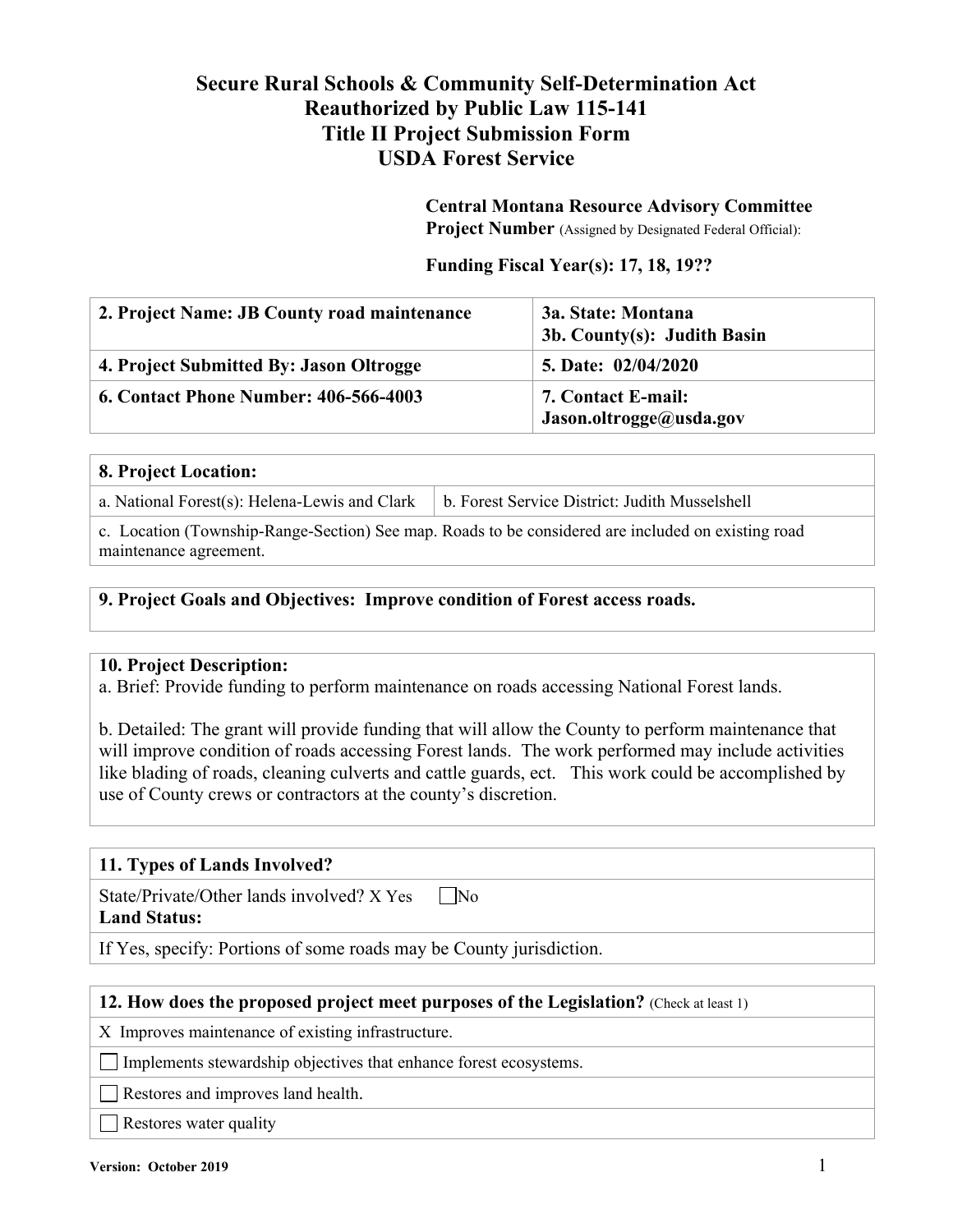| 13. Project Type<br>a. Check all that apply: (check at least 1) |                                     |
|-----------------------------------------------------------------|-------------------------------------|
| X Road Maintenance                                              | Trail Maintenance                   |
| Road Decommission/Obliteration                                  | Trail Obliteration                  |
| Other Infrastructure Maintenance (specify):                     |                                     |
| Soil Productivity Improvement                                   | Forest Health Improvement           |
| Watershed Restoration & Maintenance                             | <b>Wildlife Habitat Restoration</b> |
| <b>Fish Habitat Restoration</b>                                 | Control of Noxious Weeds            |
| <b>Reestablish Native Species</b>                               | Fuels Management/Fire Prevention    |
| Implement CWPP Project                                          | Other Project Type (specify):       |
| b. Primary Purpose (select only 1 from above):                  |                                     |

# **14. Identify What the Project Will Accomplish**

| Miles of road maintained: 15                                                                    |
|-------------------------------------------------------------------------------------------------|
| Miles of road decommissioned/obliterated:                                                       |
| Number of structures maintained/improved:                                                       |
| Acres of soil productivity improved:                                                            |
| Miles of stream/river restored/improved:                                                        |
| Miles of fish habitat restored/improved:                                                        |
| Acres of native species reestablished:                                                          |
| Acres of hazardous fuel treatment                                                               |
| Miles of trail maintained:                                                                      |
| Miles of trail obliterated:                                                                     |
| Acres of forest health improved (including fuels reduction):                                    |
| Acres of rangeland improved:                                                                    |
| Acres of wildlife habitat restored/improved:                                                    |
| Acres of noxious weeds controlled:                                                              |
| Timber volume generated (mbf):                                                                  |
| Jobs generated in full time equivalents (FTE) to nearest tenth. One FTE is 52 forty hour weeks: |
| People reached (for environmental education projects/fire prevention):                          |

Direct economic activity benefit: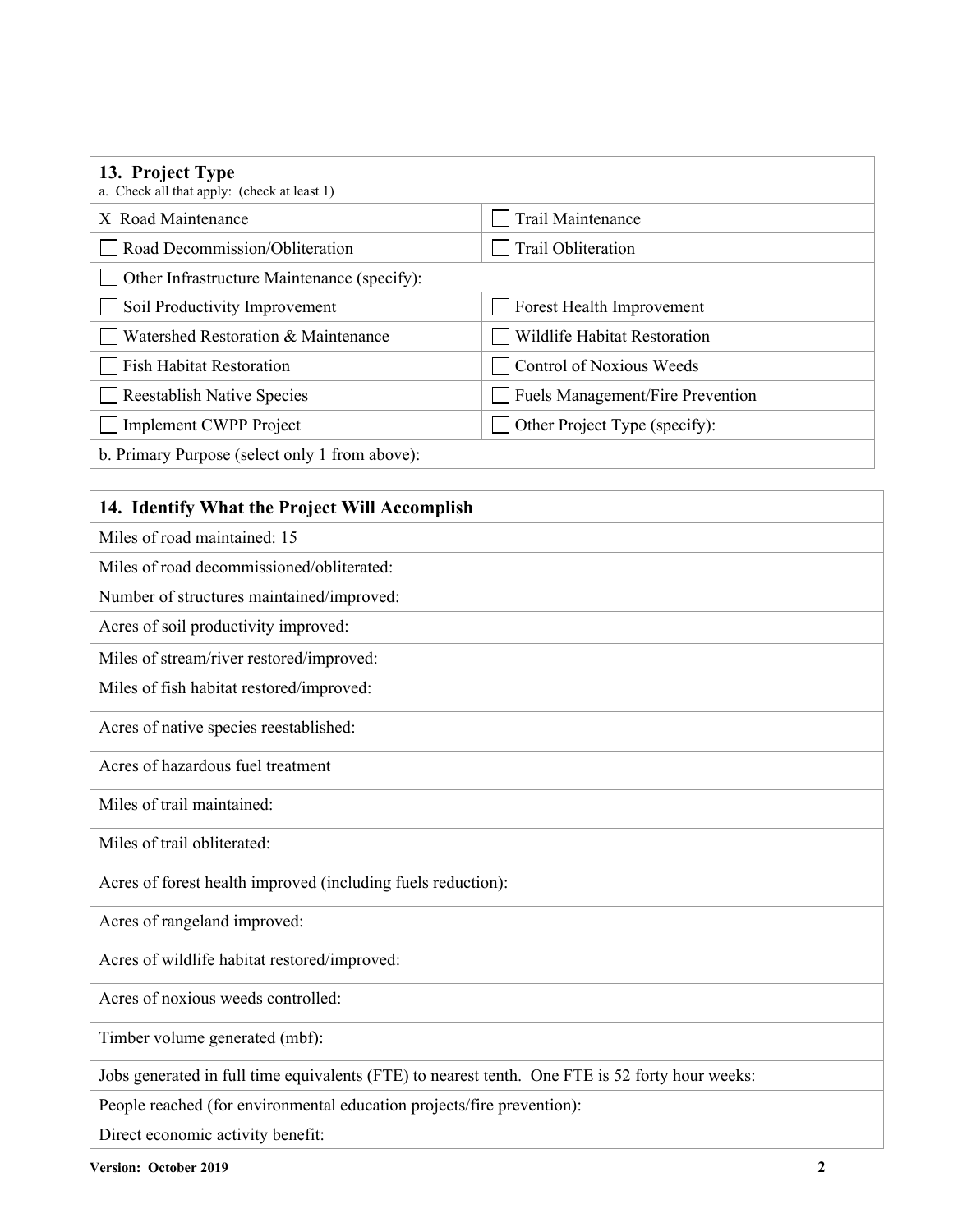**15. Estimated Project Start Date: 7/1/2020 16. Estimated Project Completion Date: 12/31/2021**

**17. List known partnerships or collaborative opportunities. Judith Basin County**

**18. Identify benefits to communities. Improve Forest access road conditions for public and emergency services.**

**19. How does the project benefit federal lands/resources? Improve Forest access road conditions for public and emergency services. Keeps infrastructure from deteriorating beyond repair.** 

| 20. What is the Proposed Method(s) of Accomplishment? (check at least 1) |                             |
|--------------------------------------------------------------------------|-----------------------------|
| X Contract                                                               | Federal Workforce           |
| X County Workforce                                                       | Volunteers                  |
| Grant                                                                    | Agreement                   |
| Americorps                                                               | $\Box$ YCC/CCC Crews        |
| Job Corps                                                                | <b>Stewardship Contract</b> |
| Merchantable Timber Pilot                                                | Other (specify):            |
|                                                                          |                             |

#### **21. Will the Project Generate Merchantable Timber?** Yes No

| 22. Anticipated Project Costs                            |
|----------------------------------------------------------|
| a. Title II Funds Requested: \$30,000.00                 |
| b. Is this a multi-year funding request? $\Box$ Yes X No |

### **23. Identify Source(s) of Other Funding:**

#### **24. Monitoring Plan (provide as attachment)**

a. Provide a plan that describes your process for tracking and explaining the effects of this project on your environmental and community goals outlined above.

#### **Site inspections will be conducted.**

b. Identify who will conduct the monitoring:

#### **County and Forest personnel.**

c. Identify total funding needed to carry out specified monitoring tasks (Worksheet 1, Item k):

#### **25. Identify remedies for failure to comply with the terms of the agreement.**

If project cannot be completed under the terms of this agreement:

- X Unused funds will be returned to the RAC account.
- $\Box$  Other, please explain: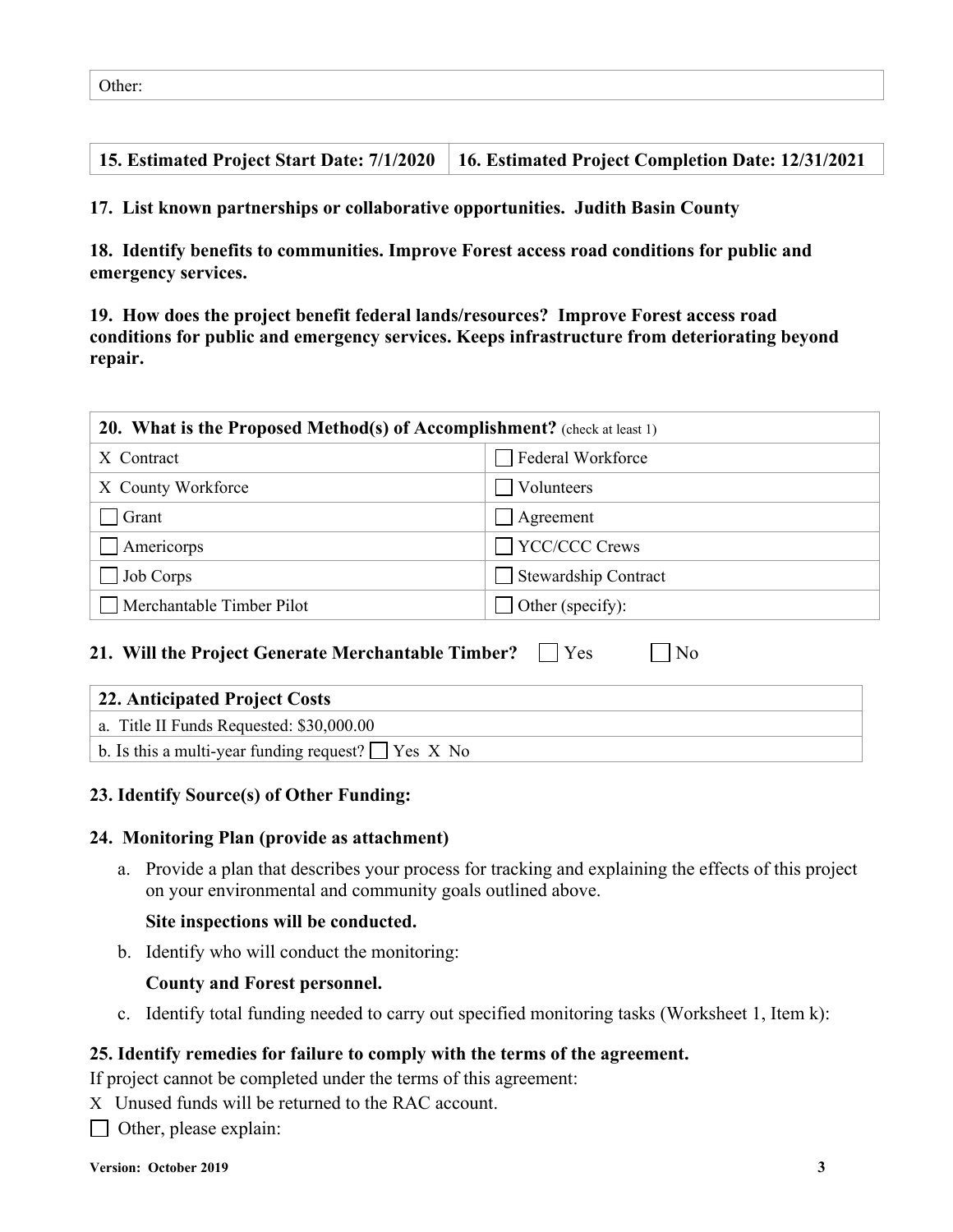# **Project Recommended By: Project Approved By:**

**Chairperson Forest Supervisor**

Resource Advisory Committee \_\_\_\_\_\_\_\_\_\_\_\_\_\_ National Forest

*/s/ (INSERT Signature) /s/ (INSERT Signature)*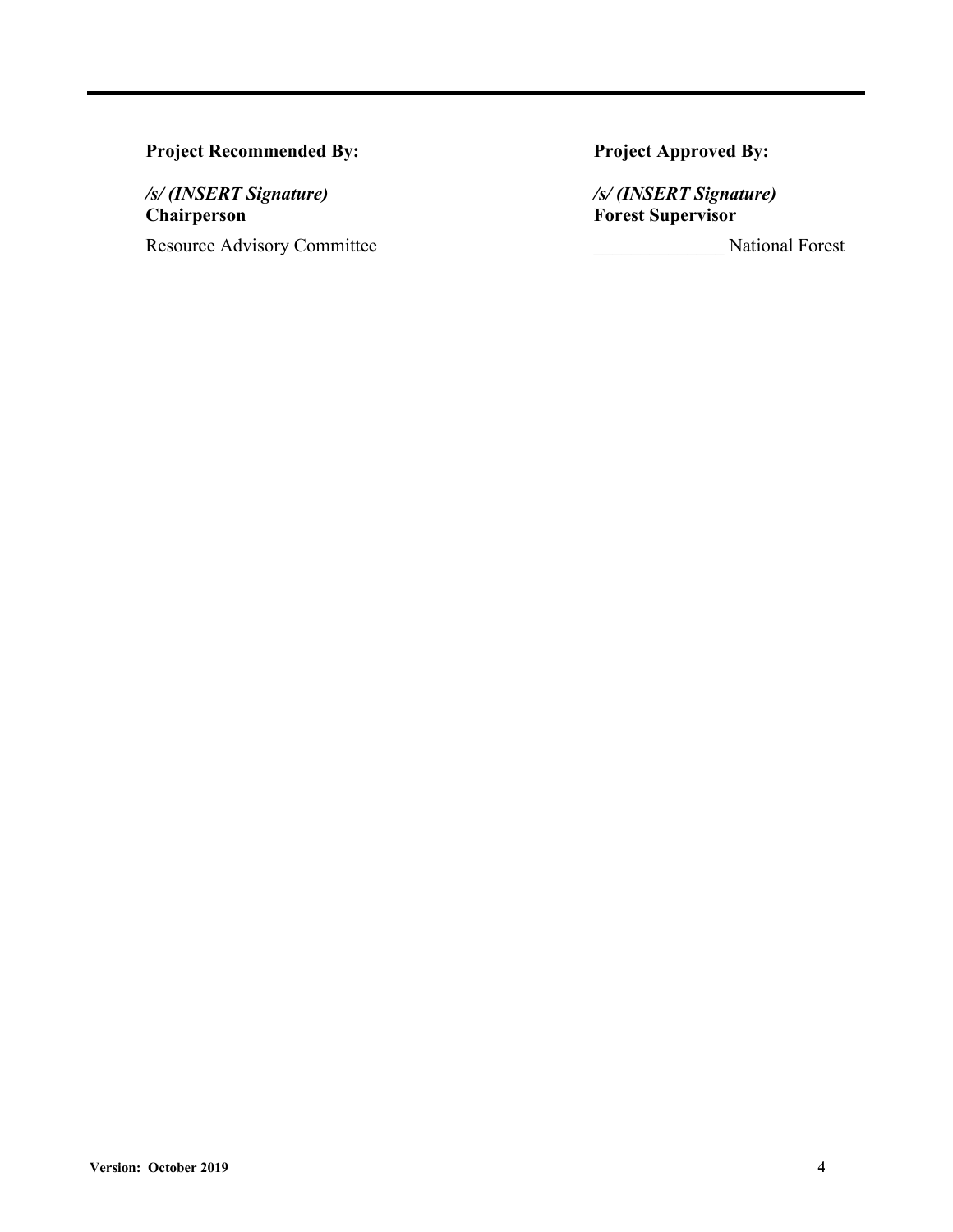# **Project Cost Analysis Worksheet**

Worksheet 1

*Please submit this worksheet with your proposal*

| <b>Item</b>                           | Column A<br>Fed. Agency<br>Appropriated<br>Contribution | Column B<br><b>Requested</b><br><b>Title II</b><br><b>Contribution</b> | Column <sub>C</sub><br>Other<br><b>Contributions</b> | Column D<br><b>Total</b><br><b>Available</b><br><b>Funds</b> |
|---------------------------------------|---------------------------------------------------------|------------------------------------------------------------------------|------------------------------------------------------|--------------------------------------------------------------|
| a. Field Work & Site Surveys          |                                                         |                                                                        |                                                      |                                                              |
| b. NEPA/CEQA                          |                                                         |                                                                        |                                                      |                                                              |
| c. ESA Consultation                   |                                                         |                                                                        |                                                      |                                                              |
| d. Permit Acquisition                 |                                                         |                                                                        |                                                      |                                                              |
| e. Project Design & Engineering       |                                                         |                                                                        |                                                      |                                                              |
| f. Contract/Grant Preparation         |                                                         |                                                                        |                                                      |                                                              |
| g. Contract/Grant Administration      |                                                         | \$30,000.00                                                            |                                                      |                                                              |
| h. Contract/Grant Cost                |                                                         |                                                                        |                                                      |                                                              |
| i. Salaries                           |                                                         |                                                                        |                                                      |                                                              |
| j. Materials & Supplies               |                                                         |                                                                        |                                                      |                                                              |
| k. Monitoring                         | \$380.00                                                |                                                                        | \$900.00                                             |                                                              |
| 1. Other<br>ex. Partner Indirect Cost |                                                         |                                                                        |                                                      |                                                              |
| m. Project Sub-Total                  |                                                         |                                                                        |                                                      |                                                              |
| n. FS Indirect Costs                  |                                                         |                                                                        |                                                      |                                                              |
| <b>Total Cost Estimate</b>            | \$380.00                                                | \$30,000.00                                                            | \$900.00                                             | \$31,280.00                                                  |

NOTES:

**Col. A**: FS costs incurred as part of proposal implementation. Coordinate with FS to identify any FS cost for items in Col. A.

**Col. B:** Title II funding requested to implement the proposal.

**Col. C**: Matching funds being contributed by proponent or third parties. Proposals funded with a Participating Agreement will require a minimum 20% match.

**Col. D**: Sum of columns A, B, and C for each individual row.

**Row A**: Costs associated with project planning, not project implementation, such as assessment of miles of trail needing maintenance. Assessments and planning needed to develop a specific proposal. For Col. B: proponents must request permission in advance to request Title II funds to complete NEPA/CEQA analyses, as this is expected to be completed prior to proposal submission.

**Rows B, C, D, and E**: cost associated with environmental compliance and project design. Proponents must request permission in advance to request Title II funds to complete NEPA/CEQA analyses, as this is expected to be completed prior to proposal submission. **Row G**: Costs associated with preparation of contract or agreement instruments used to implement the proposal. Contracts used to complete projects have special provisions; contact the FS to identify these early in the process.

**Row G:** Costs associated with administration of contract or agreement instruments used to implement the proposal.

**Row H:** Estimated value of any contracts/agreements used to implement proposal. Contracts/agreements used to complete projects have special provisions; contact the FS to identify these early in the process.

**Row I**: Cost of salaries to implement project

**Row L**: Examples include overhead charges from other partners, vehicles, equipment rentals, travel, etc.

**Row K:** Costs associated with performing monitoring described in Items 24a, 24b, and 24c. Amounts should be similar between Item 24 and Row K.

**Row N:** Forest Service indirect costs, including contracting/grant officer costs if needed.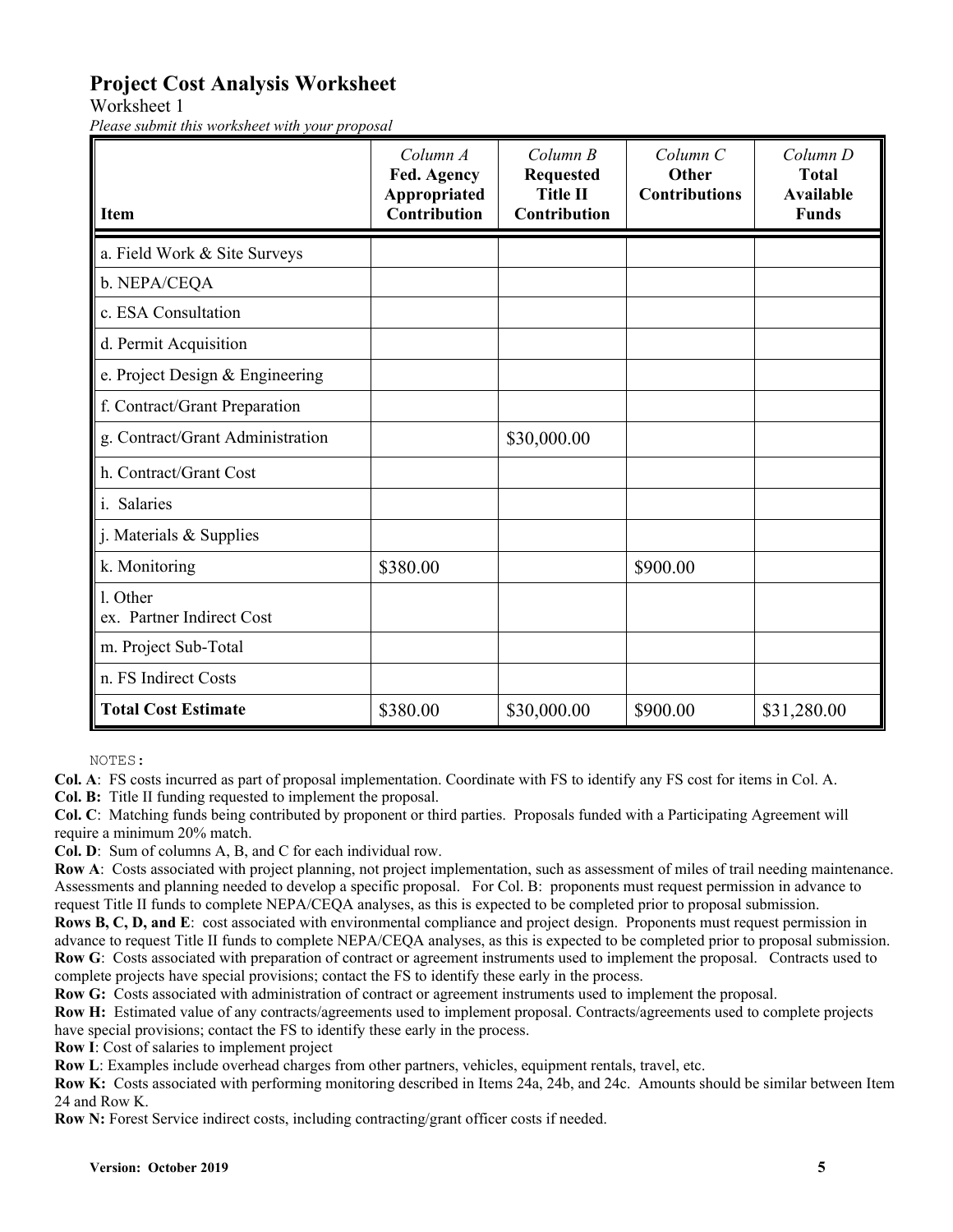# **Secure Rural Schools & Community Self-Determination Act Reauthorized by Public Law 115-141 Title II Project Submission Form USDA Forest Service**

#### **Central Montana Resource Advisory Committee Project Number** (Assigned by Designated Federal Official):

## **Funding Fiscal Year(s): FY17 and FY18**

| 2. Project Name: Leafy Spurge Biological Control | 3a. State: Montana<br>3b. County(s): Judith Basin and<br>Wheatland |
|--------------------------------------------------|--------------------------------------------------------------------|
| 4. Project Submitted By: Jason Oltrogge          | 5. Date: 02/06/2020                                                |
| <b>6. Contact Phone Number: 406-566-4003</b>     | <b>7. Contact Email:</b><br>jason.oltrogge@usda.gov                |

| 8. Project Location:                          |                                                |
|-----------------------------------------------|------------------------------------------------|
| a. National Forest(s): Helena-Lewis and Clark | b. Forest Service District: Judith Musselshell |
| c. Location (Township-Range-Section) See map  |                                                |

# **9. Project Goals and Objectives:**

**Reduce concentrations of Leafy Spurge and limit spread on 1000 to 1500 acres of Forest land.**

# **10. Project Description:**

a. Brief: Utilize biological control (goat grazing) to reduce levels of leafy spurge to allow other biological (bugs) and chemical treatments to be more effective.

b. Detailed: The project area has large infestations of leafy spurge. Goats have been used for the several years on approximately 1500 acres to reduce infestations. Transects in the project area shown a reduction in canopy cover of spurge. Flee beetles and moths introduced to control leafy spurge are present in most sites in the project area. It is hoped that by decreasing the stand density of the infestation that the insects will have a greater impact on the weed population.

# **11. Types of Lands Involved?**

State/Private/Other lands involved?  $X$  Yes  $\n$  No

## **Land Status: Private**

If Yes, specify: Private property owners adjacent to the Forest near Judith Gap on the East end of the Little Belt mountains.

### **12. How does the proposed project meet purposes of the Legislation?** (Check at least 1)

Improves maintenance of existing infrastructure.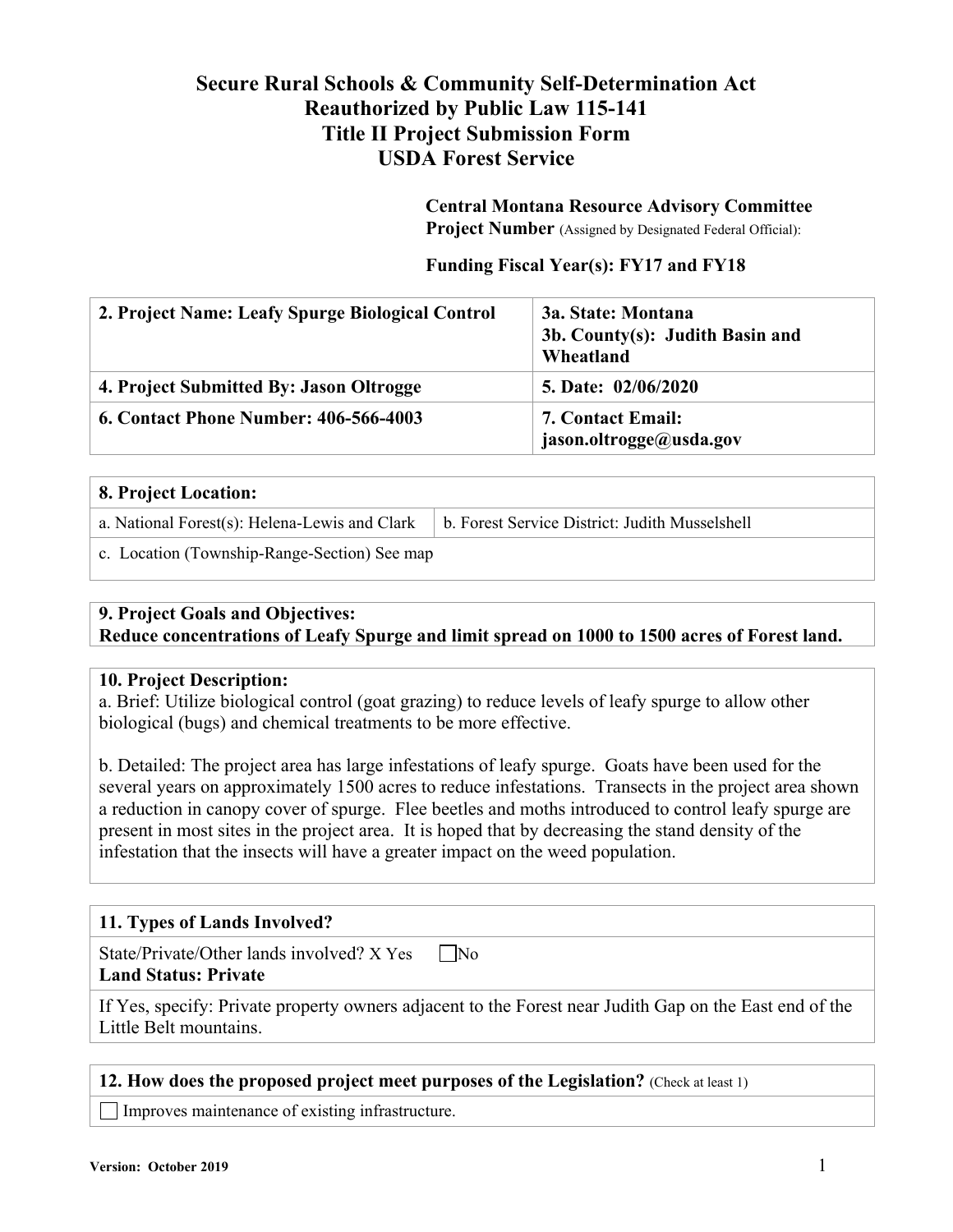Implements stewardship objectives that enhance forest ecosystems.

X Restores and improves land health.

Restores water quality

| 13. Project Type<br>a. Check all that apply: (check at least 1) |                                                           |
|-----------------------------------------------------------------|-----------------------------------------------------------|
| Road Maintenance                                                | Trail Maintenance                                         |
| Road Decommission/Obliteration                                  | Trail Obliteration                                        |
| Other Infrastructure Maintenance (specify):                     |                                                           |
| Soil Productivity Improvement                                   | Forest Health Improvement                                 |
| Watershed Restoration & Maintenance                             | <b>Wildlife Habitat Restoration</b>                       |
| <b>Fish Habitat Restoration</b>                                 | X Control of Noxious Weeds                                |
| <b>Reestablish Native Species</b>                               | Fuels Management/Fire Prevention                          |
| Implement CWPP Project                                          | Other Project Type (specify):<br>$\overline{\phantom{a}}$ |
| b. Primary Purpose (select only 1 from above):                  |                                                           |

| 14. Identify What the Project Will Accomplish                |
|--------------------------------------------------------------|
| Miles of road maintained:                                    |
| Miles of road decommissioned/obliterated:                    |
| Number of structures maintained/improved:                    |
| Acres of soil productivity improved:                         |
| Miles of stream/river restored/improved:                     |
| Miles of fish habitat restored/improved:                     |
| Acres of native species reestablished:                       |
| Acres of hazardous fuel treatment                            |
| Miles of trail maintained:                                   |
| Miles of trail obliterated:                                  |
| Acres of forest health improved (including fuels reduction): |
| Acres of rangeland improved: 1000-1500                       |
| Acres of wildlife habitat restored/improved: 1000-1500       |
| Acres of noxious weeds controlled: 1000-1500                 |
| Timber volume generated (mbf):                               |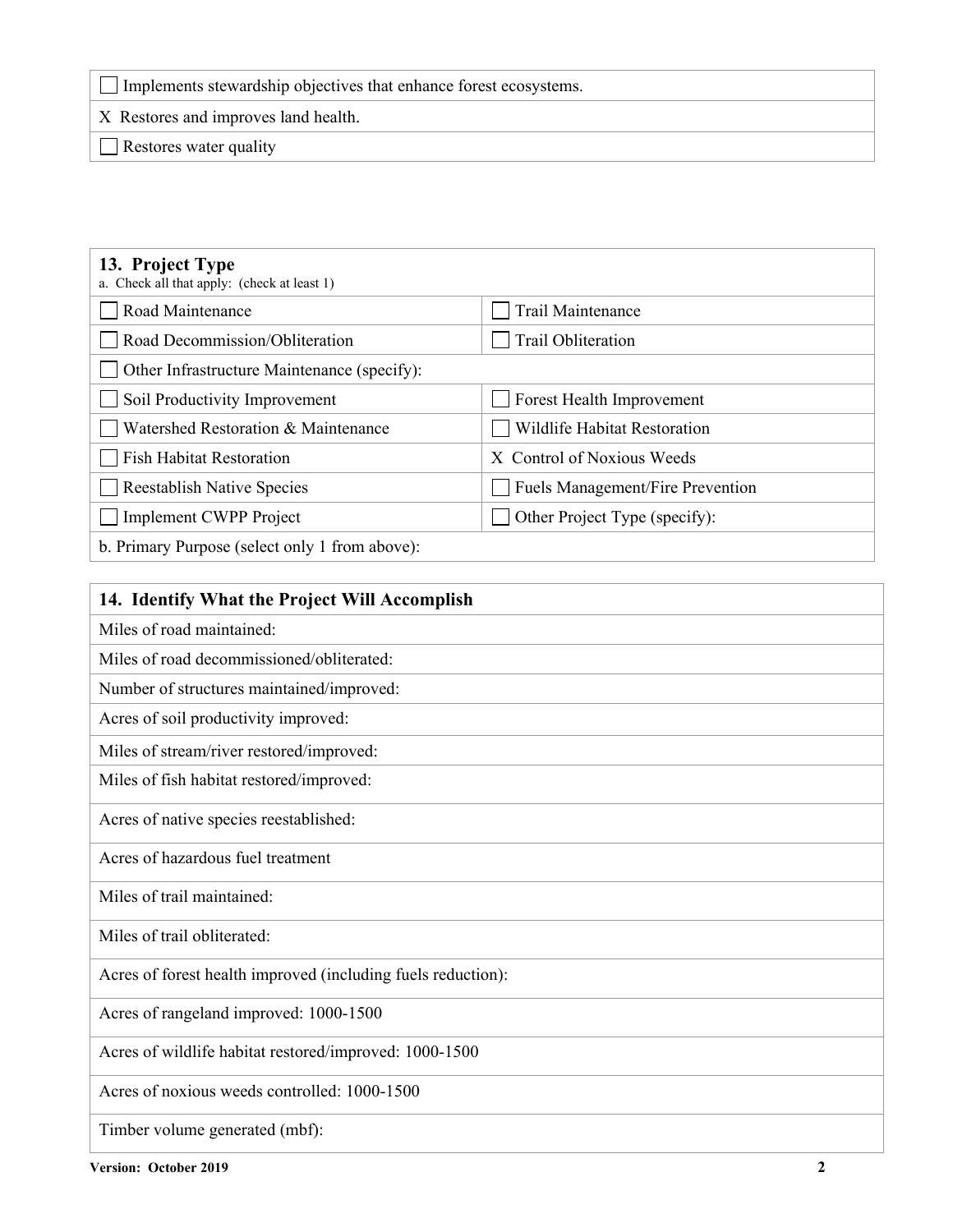Jobs generated in full time equivalents (FTE) to nearest tenth. One FTE is 52 forty hour weeks:

People reached (for environmental education projects/fire prevention):

Direct economic activity benefit:

Other:

**17. List known partnerships or collaborative opportunities. Juddith Basin and Wheatland county weed departments and Judith Gap weed management area.**

**18. Identify benefits to communities. Reduction of noxious weeds and corresponding improvement to habitat.**

**19. How does the project benefit federal lands/resources? Reduction of noxious weeds and corresponding improvement to habitat.**

| 20. What is the Proposed Method(s) of Accomplishment? (check at least 1) |                      |  |  |
|--------------------------------------------------------------------------|----------------------|--|--|
| X Contract                                                               | Federal Workforce    |  |  |
| County Workforce                                                         | $\Box$ Volunteers    |  |  |
| Grant                                                                    | Agreement            |  |  |
| Americorps                                                               | TYCC/CCC Crews       |  |  |
| Job Corps                                                                | Stewardship Contract |  |  |
| Merchantable Timber Pilot                                                | Other (specify):     |  |  |

### **21. Will the Project Generate Merchantable Timber?**  $\Box$  Yes X No

| 22. Anticipated Project Costs                            |
|----------------------------------------------------------|
| a. Title II Funds Requested: \$20,000.00                 |
| b. Is this a multi-year funding request? $\Box$ Yes X No |

### **23. Identify Source(s) of Other Funding:**

### **24. Monitoring Plan (provide as attachment)**

a. Provide a plan that describes your process for tracking and explaining the effects of this project on your environmental and community goals outlined above.

### **Photo points, transects and ocular estimates will be completed to determine efficacy.**

- b. Identify who will conduct the monitoring: **Forest and County personnel.**
- c. Identify total funding needed to carry out specified monitoring tasks (Worksheet 1, Item k):

### **25. Identify remedies for failure to comply with the terms of the agreement.**

If project cannot be completed under the terms of this agreement: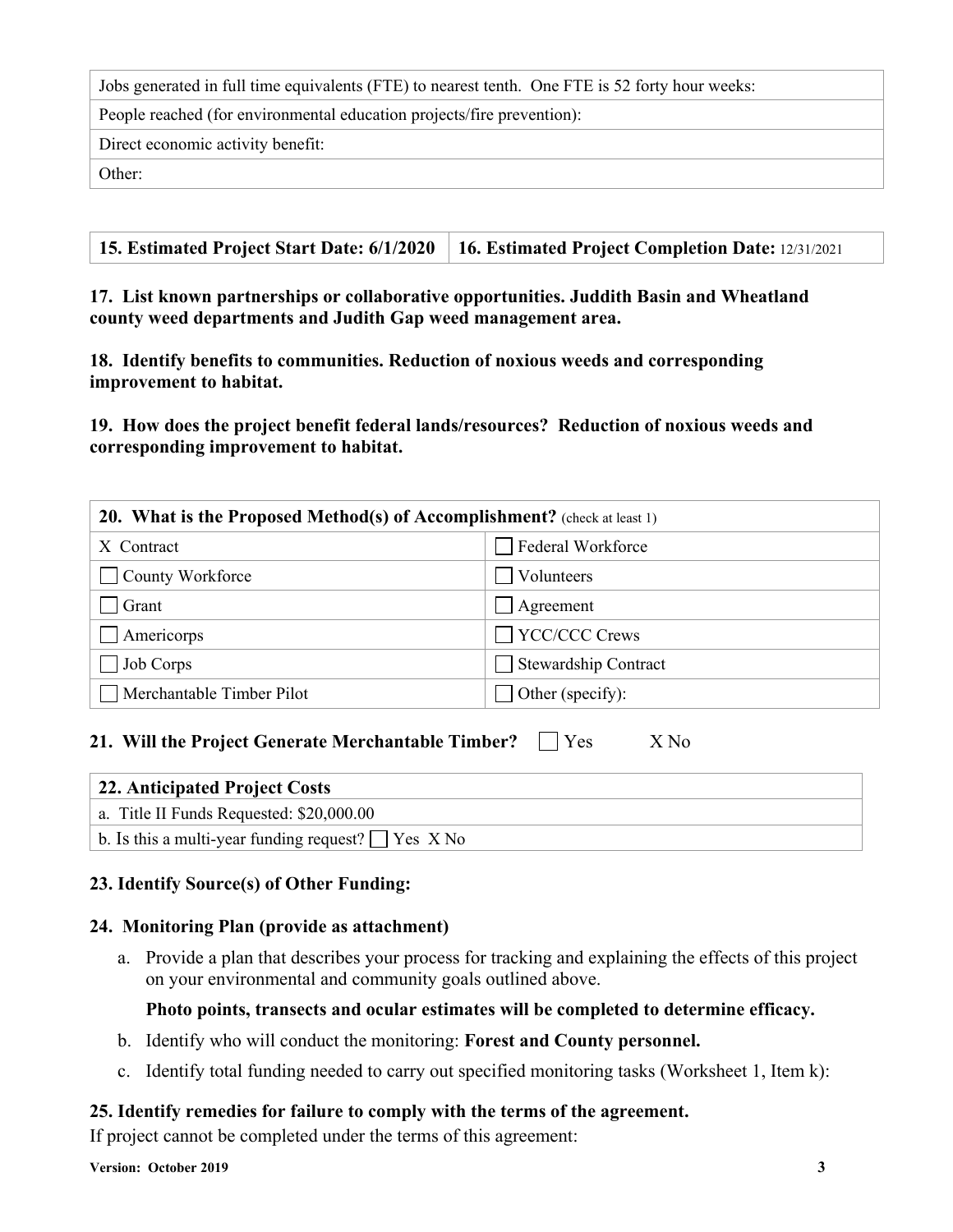# **Project Recommended By: Project Approved By:**

*/s/ (INSERT Signature) /s/ (INSERT Signature)* **Chairperson Forest Supervisor**

Resource Advisory Committee **Advice Advisory Committee National Forest** National Forest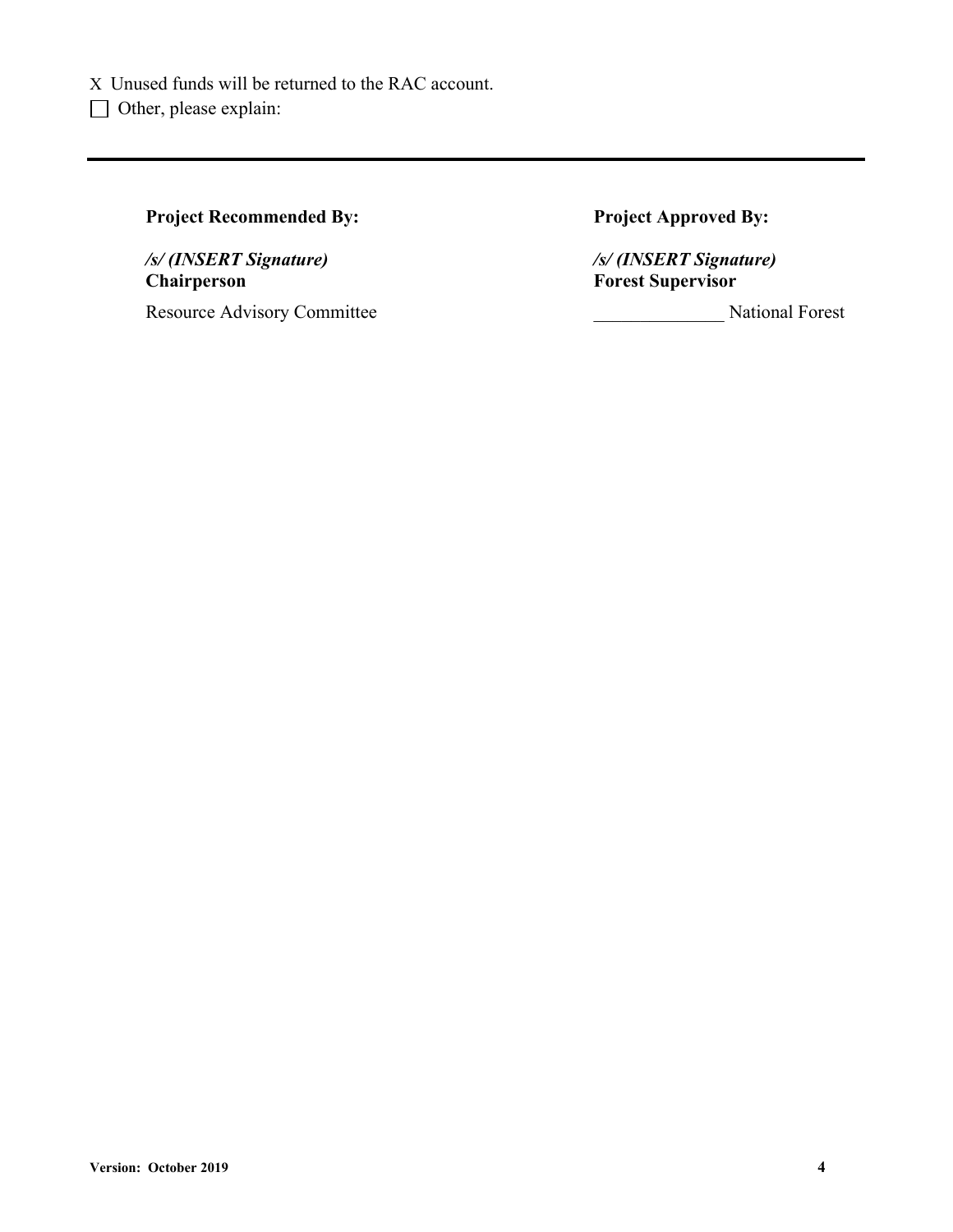# **Project Cost Analysis Worksheet**

Worksheet 1

*Please submit this worksheet with your proposal*

| <b>Item</b>                                                                                                                                         | Column A<br>Fed. Agency<br>Appropriated<br>Contribution | Column B<br><b>Requested</b><br><b>Title II</b><br><b>Contribution</b> | Column C<br>Other<br><b>Contributions</b> | Column D<br><b>Total</b><br><b>Available</b><br><b>Funds</b> |
|-----------------------------------------------------------------------------------------------------------------------------------------------------|---------------------------------------------------------|------------------------------------------------------------------------|-------------------------------------------|--------------------------------------------------------------|
| a. Field Work & Site Surveys                                                                                                                        |                                                         |                                                                        |                                           |                                                              |
| b. NEPA/CEQA                                                                                                                                        |                                                         |                                                                        |                                           |                                                              |
| c. ESA Consultation                                                                                                                                 |                                                         |                                                                        |                                           |                                                              |
| d. Permit Acquisition                                                                                                                               |                                                         |                                                                        |                                           |                                                              |
| e. Project Design & Engineering                                                                                                                     |                                                         |                                                                        |                                           |                                                              |
| f. Contract/Grant Preparation                                                                                                                       | \$760.00                                                |                                                                        |                                           |                                                              |
| g. Contract/Grant Administration                                                                                                                    | \$760.00                                                |                                                                        |                                           |                                                              |
| h. Contract/Grant Cost                                                                                                                              |                                                         | \$20,000.00                                                            |                                           |                                                              |
| i. Salaries                                                                                                                                         |                                                         |                                                                        |                                           |                                                              |
| j. Materials & Supplies                                                                                                                             |                                                         |                                                                        |                                           |                                                              |
| k. Monitoring                                                                                                                                       | \$760.00                                                |                                                                        | \$900.00                                  |                                                              |
| l. Other<br>1. County administration and<br>monitoring.<br>2. Private land owner contributions on<br>adjacent property.<br>2. Partner Indirect Cost |                                                         |                                                                        | \$3,000.00<br>\$5,000.00                  |                                                              |
| m. Project Sub-Total                                                                                                                                |                                                         |                                                                        |                                           |                                                              |
| n. FS Indirect Costs                                                                                                                                |                                                         |                                                                        |                                           |                                                              |
| <b>Total Cost Estimate</b>                                                                                                                          | \$2,280.00                                              | \$20,000.00                                                            | \$8,900.00                                | \$31,180.00                                                  |

NOTES:

**Col. A**: FS costs incurred as part of proposal implementation. Coordinate with FS to identify any FS cost for items in Col. A.

**Col. B:** Title II funding requested to implement the proposal.

**Col. C**: Matching funds being contributed by proponent or third parties. Proposals funded with a Participating Agreement will require a minimum 20% match.

**Col. D**: Sum of columns A, B, and C for each individual row.

**Row A**: Costs associated with project planning, not project implementation, such as assessment of miles of trail needing maintenance. Assessments and planning needed to develop a specific proposal. For Col. B: proponents must request permission in advance to request Title II funds to complete NEPA/CEQA analyses, as this is expected to be completed prior to proposal submission.

**Rows B, C, D, and E**: cost associated with environmental compliance and project design. Proponents must request permission in advance to request Title II funds to complete NEPA/CEQA analyses, as this is expected to be completed prior to proposal submission. **Row G**: Costs associated with preparation of contract or agreement instruments used to implement the proposal. Contracts used to complete projects have special provisions; contact the FS to identify these early in the process.

**Row G:** Costs associated with administration of contract or agreement instruments used to implement the proposal.

**Row H:** Estimated value of any contracts/agreements used to implement proposal. Contracts/agreements used to complete projects have special provisions; contact the FS to identify these early in the process.

**Row I**: Cost of salaries to implement project

**Row L**: Examples include overhead charges from other partners, vehicles, equipment rentals, travel, etc.

**Version: October 2019 5**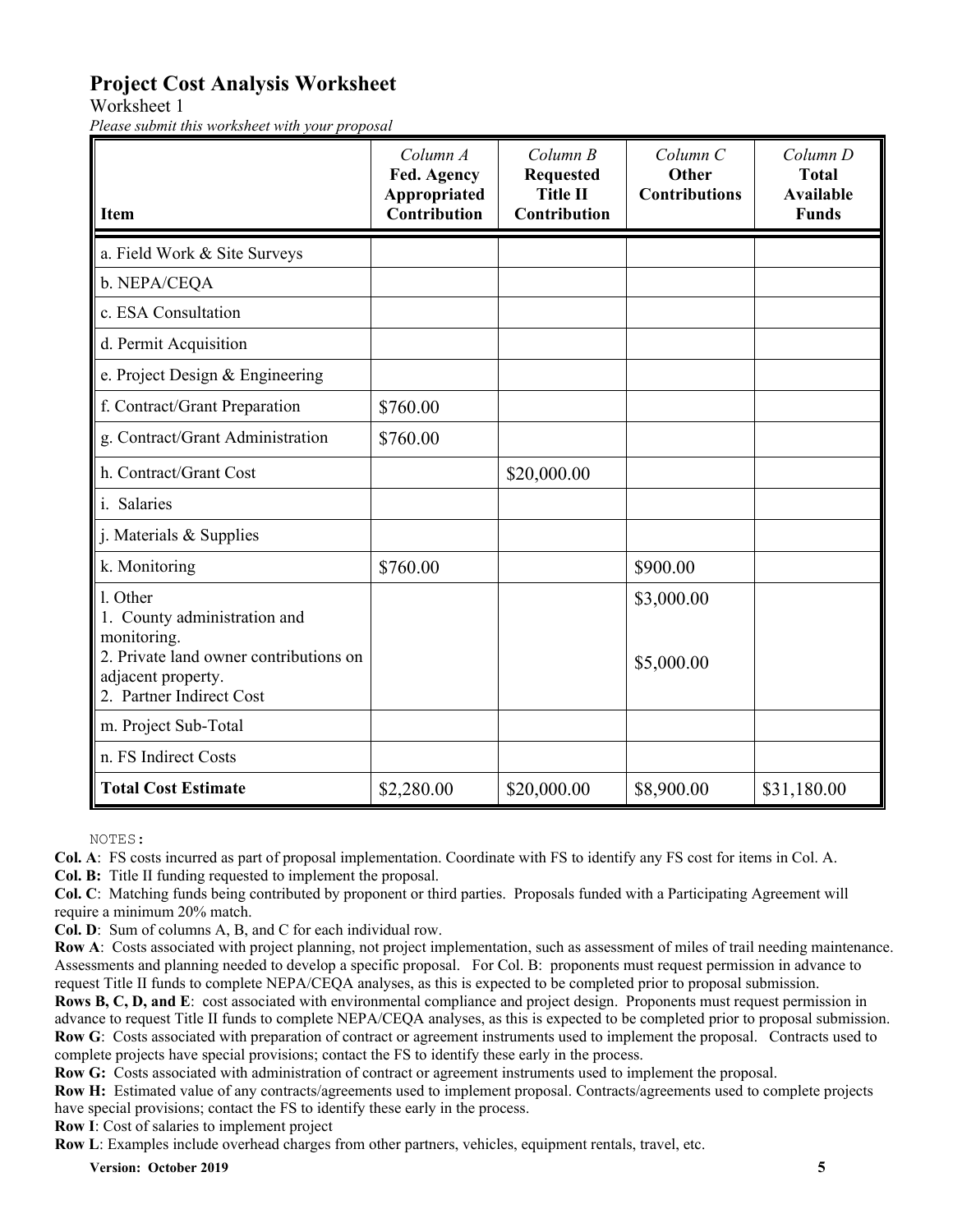**Row K:** Costs associated with performing monitoring described in Items 24a, 24b, and 24c. Amounts should be similar between Item 24 and Row K.

**Row N:** Forest Service indirect costs, including contracting/grant officer costs if needed.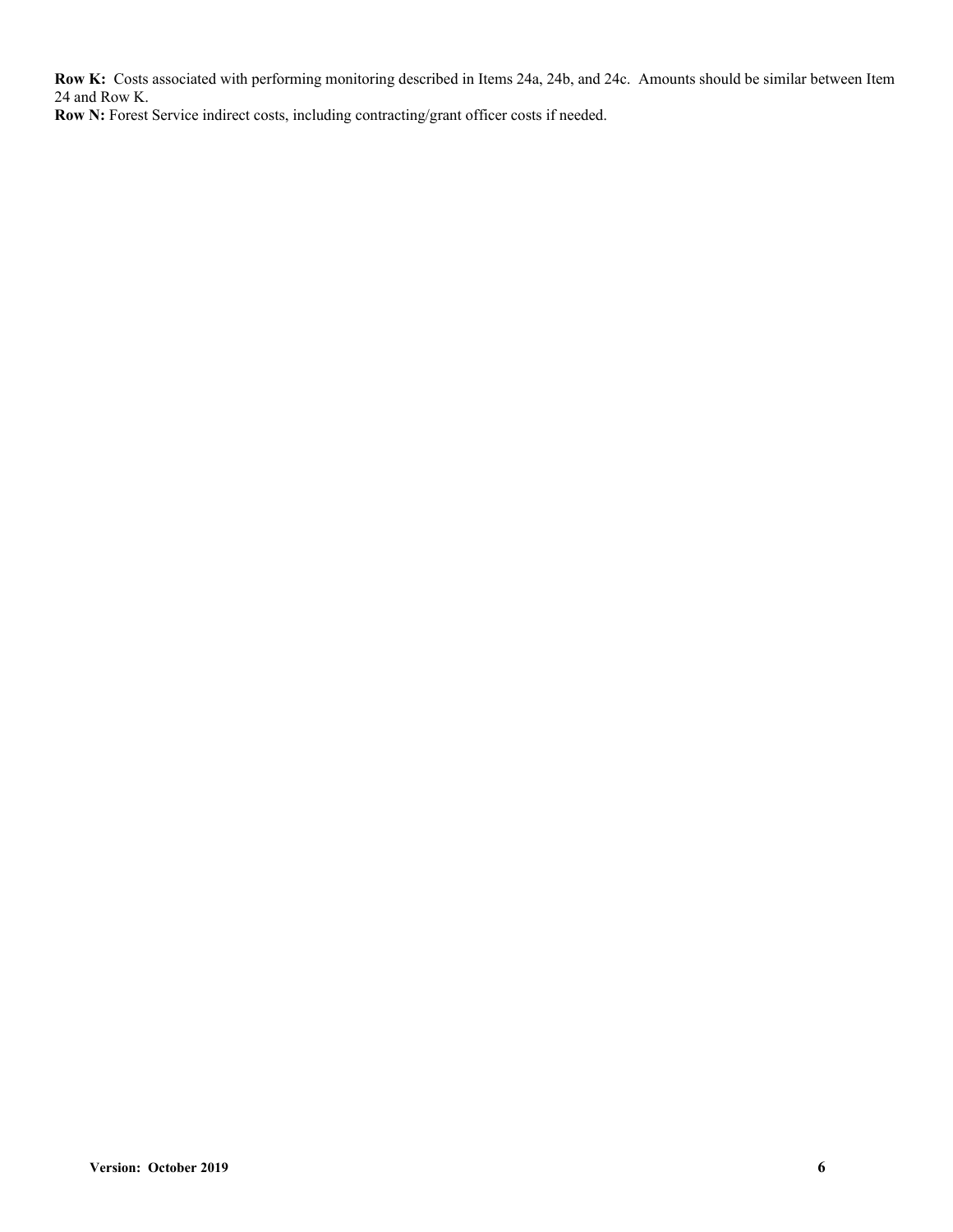# **Secure Rural Schools & Community Self-Determination Act Reauthorized by Public Law 115-141 Title II Project Submission Form USDA Forest Service**

#### **\_\_\_\_\_\_\_\_\_\_\_\_\_\_\_\_\_Resource Advisory Committee**

**Project Number** (Assigned by Designated Federal Official):

#### **Funding Fiscal Year(s):**

| 2. Project Name: Judith Musselshell Roadside Weed<br><b>Treatment</b> | 3a. State: Montana<br>3b. County(s): Judith Basin and<br>Wheatland |
|-----------------------------------------------------------------------|--------------------------------------------------------------------|
| 4. Project Submitted By: Jason Oltrogge                               | 5. Date: 02/06/2020                                                |
| 6. Contact Phone Number: 406-566-4003                                 | 7. Contact E-mail:<br>jason.oltrogge@usda.gov                      |

# **8. Project Location:**

a. National Forest(s): Helena-Lewis and Clark  $\mid b$ . Forest Service District: Judith Musselshell

c. Location (Township-Range-Section) Along numerous roads. See map.

## **9. Project Goals and Objectives: Control noxious weeds along approximately 118 miles of Forest roads.**

### **10. Project Description:**

### a. Brief: **Control noxious weeds along approximately 118 miles of Forest roads by use of herbicide.**

b. Detailed: The project would involve herbicide application to control weeds 35 feet either side of approximately 118 miles of Forest roads. Roads are one of the main vectors for the spread of noxious weeds due to vehicle travel. Controlling weeds in these corridors helps to prevent weeds from being spread to more remote locations. These roads are regularly treated by Forest weed crews or hired contractors. This project would use a contractor already under contract with the Forest to conduct the work. This will free up District weed crews to focus their efforts on more remote infestations within the District.

# **11. Types of Lands Involved? National Forest lands**

State/Private/Other lands involved?  $\Box$  Yes X No **Land Status: NFS**

If Yes, specify: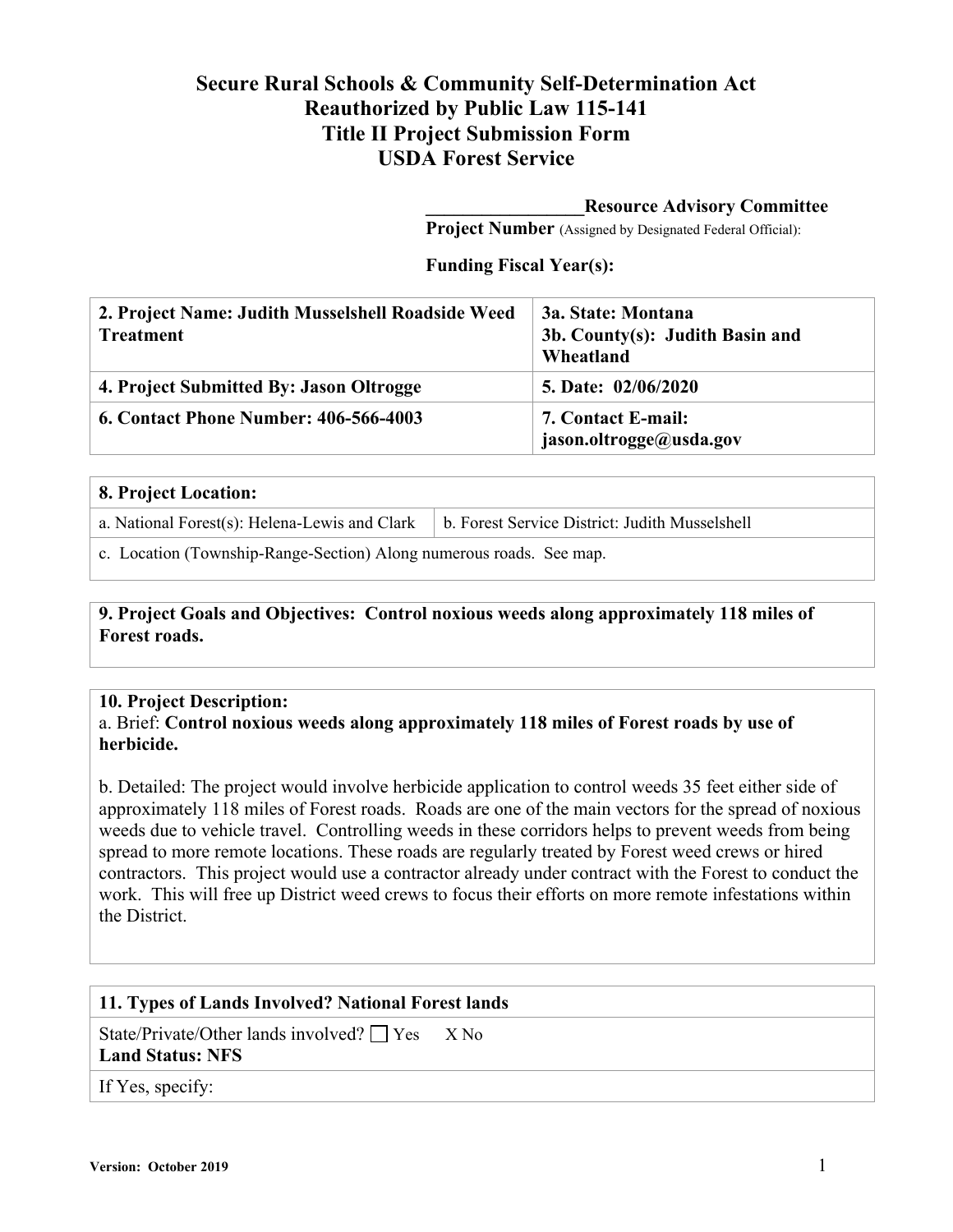# **12. How does the proposed project meet purposes of the Legislation?** (Check at least 1)

Improves maintenance of existing infrastructure.

Implements stewardship objectives that enhance forest ecosystems.

X Restores and improves land health.

Restores water quality

| 13. Project Type<br>a. Check all that apply: (check at least 1) |                                         |
|-----------------------------------------------------------------|-----------------------------------------|
| Road Maintenance                                                | Trail Maintenance                       |
| Road Decommission/Obliteration                                  | Trail Obliteration                      |
| Other Infrastructure Maintenance (specify):                     |                                         |
| Soil Productivity Improvement                                   | Forest Health Improvement               |
| Watershed Restoration & Maintenance                             | Wildlife Habitat Restoration            |
| <b>Fish Habitat Restoration</b>                                 | X Control of Noxious Weeds              |
| <b>Reestablish Native Species</b>                               | <b>Fuels Management/Fire Prevention</b> |
| <b>Implement CWPP Project</b>                                   | Other Project Type (specify):           |
| b. Primary Purpose (select only 1 from above):                  |                                         |

| 14. Identify What the Project Will Accomplish                |
|--------------------------------------------------------------|
| Miles of road maintained:                                    |
| Miles of road decommissioned/obliterated:                    |
| Number of structures maintained/improved:                    |
| Acres of soil productivity improved:                         |
| Miles of stream/river restored/improved:                     |
| Miles of fish habitat restored/improved:                     |
| Acres of native species reestablished:                       |
| Acres of hazardous fuel treatment                            |
| Miles of trail maintained:                                   |
| Miles of trail obliterated:                                  |
| Acres of forest health improved (including fuels reduction): |
| Acres of rangeland improved:                                 |
| Acres of wildlife habitat restored/improved:                 |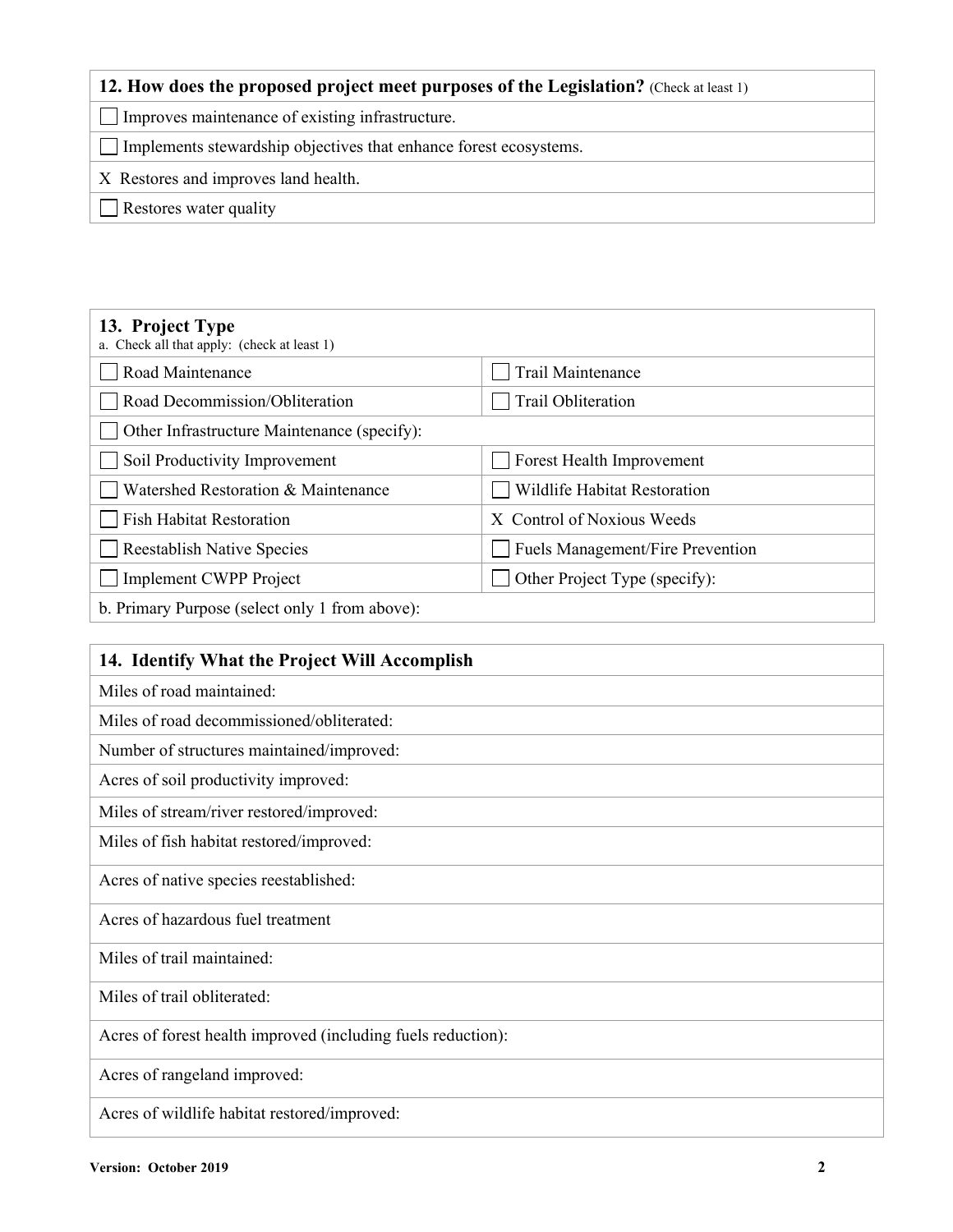|  | Acres of noxious weeds controlled: 1003 acres with approximately 150 acres wetted with herbicide. |
|--|---------------------------------------------------------------------------------------------------|
|  |                                                                                                   |

Timber volume generated (mbf):

Jobs generated in full time equivalents (FTE) to nearest tenth. One FTE is 52 forty hour weeks:

People reached (for environmental education projects/fire prevention):

Direct economic activity benefit:

Other:

## **17. List known partnerships or collaborative opportunities. Judith Basin and Wheatland County weed departments**

**18. Identify benefits to communities. Reduce population and spread of noxious weeds.**

# **19. How does the project benefit federal lands/resources? Reduce population and spread of noxious weeds.**

| 20. What is the Proposed Method(s) of Accomplishment? (check at least 1) |                             |  |  |
|--------------------------------------------------------------------------|-----------------------------|--|--|
| X Contract                                                               | Federal Workforce           |  |  |
| County Workforce                                                         | Volunteers                  |  |  |
| Grant                                                                    | Agreement                   |  |  |
| Americorps                                                               | YCC/CCC Crews               |  |  |
| Job Corps                                                                | <b>Stewardship Contract</b> |  |  |
| Merchantable Timber Pilot                                                | Other (specify):            |  |  |

# **21. Will the Project Generate Merchantable Timber?**  $\Box$  Yes X No

| 22. Anticipated Project Costs                            |
|----------------------------------------------------------|
| a. Title II Funds Requested:                             |
| b. Is this a multi-year funding request? $\Box$ Yes X No |

# **23. Identify Source(s) of Other Funding:**

# **24. Monitoring Plan (provide as attachment)**

a. Provide a plan that describes your process for tracking and explaining the effects of this project on your environmental and community goals outlined above. **Ocular estimate and transects if needed to determine efficacy of treatment.** 

- b. Identify who will conduct the monitoring: Forest weed personnel.
- c. Identify total funding needed to carry out specified monitoring tasks (Worksheet 1, Item k):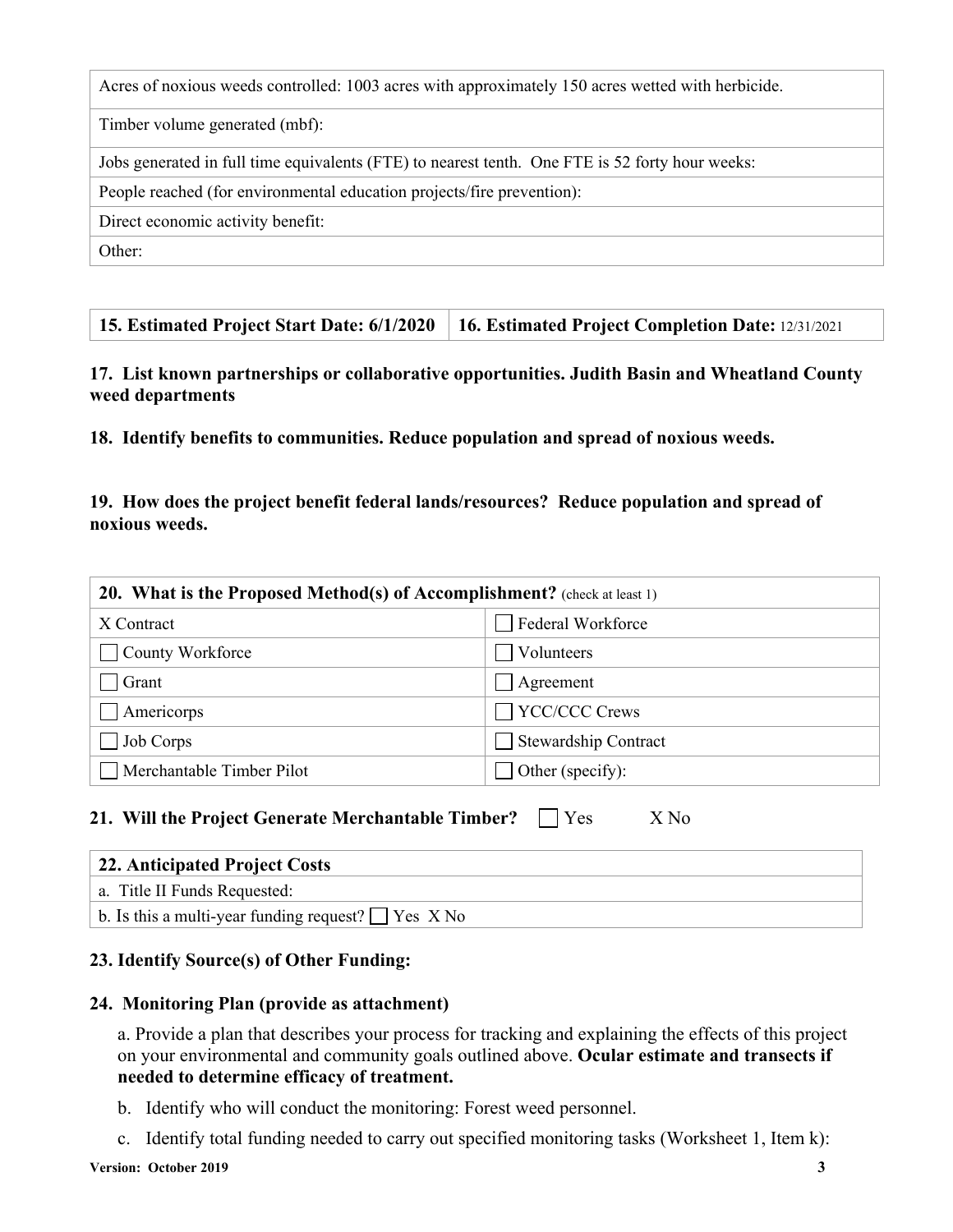# **25. Identify remedies for failure to comply with the terms of the agreement.**

If project cannot be completed under the terms of this agreement:

X Unused funds will be returned to the RAC account.

□ Other, please explain:

# **Project Recommended By: Project Approved By:**

*/s/ (INSERT Signature) /s/ (INSERT Signature)* **Chairperson Forest Supervisor** Resource Advisory Committee **National Forest** National Forest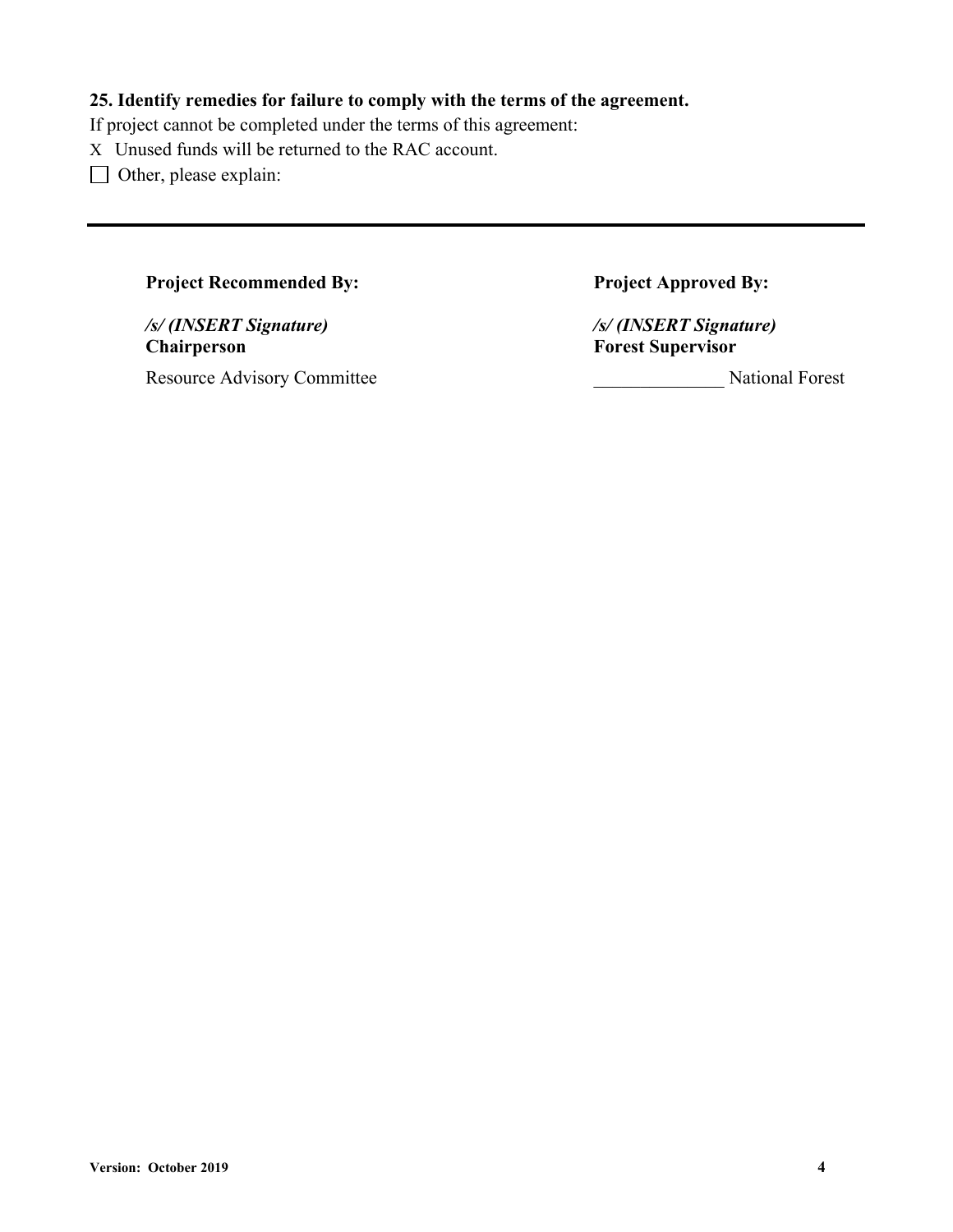# **Project Cost Analysis Worksheet**

Worksheet 1

*Please submit this worksheet with your proposal*

| <b>Item</b>                           | Column A<br>Fed. Agency<br>Appropriated<br><b>Contribution</b> | Column B<br><b>Requested</b><br><b>Title II</b><br><b>Contribution</b> | Column <sub>C</sub><br>Other<br><b>Contributions</b> | Column D<br><b>Total</b><br><b>Available</b><br><b>Funds</b> |
|---------------------------------------|----------------------------------------------------------------|------------------------------------------------------------------------|------------------------------------------------------|--------------------------------------------------------------|
| a. Field Work & Site Surveys          |                                                                |                                                                        |                                                      |                                                              |
| b. NEPA/CEQA                          |                                                                |                                                                        |                                                      |                                                              |
| c. ESA Consultation                   |                                                                |                                                                        |                                                      |                                                              |
| d. Permit Acquisition                 |                                                                |                                                                        |                                                      |                                                              |
| e. Project Design & Engineering       |                                                                |                                                                        |                                                      |                                                              |
| f. Contract/Grant Preparation         | \$600.00                                                       |                                                                        |                                                      |                                                              |
| g. Contract/Grant Administration      |                                                                |                                                                        |                                                      |                                                              |
| h. Contract/Grant Cost                |                                                                | \$20,000.00                                                            |                                                      |                                                              |
| i. Salaries                           |                                                                |                                                                        |                                                      |                                                              |
| j. Materials & Supplies               |                                                                |                                                                        |                                                      |                                                              |
| k. Monitoring                         | \$600.00                                                       |                                                                        |                                                      |                                                              |
| 1. Other<br>ex. Partner Indirect Cost |                                                                |                                                                        |                                                      |                                                              |
| m. Project Sub-Total                  |                                                                |                                                                        |                                                      |                                                              |
| n. FS Indirect Costs                  |                                                                |                                                                        |                                                      |                                                              |
| <b>Total Cost Estimate</b>            | \$1200.00                                                      | \$20,000.00                                                            |                                                      | \$21,200.00                                                  |

NOTES:

**Col. A**: FS costs incurred as part of proposal implementation. Coordinate with FS to identify any FS cost for items in Col. A.

**Col. B:** Title II funding requested to implement the proposal.

**Col. C**: Matching funds being contributed by proponent or third parties. Proposals funded with a Participating Agreement will require a minimum 20% match.

**Col. D**: Sum of columns A, B, and C for each individual row.

**Row A**: Costs associated with project planning, not project implementation, such as assessment of miles of trail needing maintenance. Assessments and planning needed to develop a specific proposal. For Col. B: proponents must request permission in advance to request Title II funds to complete NEPA/CEQA analyses, as this is expected to be completed prior to proposal submission.

**Rows B, C, D, and E**: cost associated with environmental compliance and project design. Proponents must request permission in advance to request Title II funds to complete NEPA/CEQA analyses, as this is expected to be completed prior to proposal submission. **Row G**: Costs associated with preparation of contract or agreement instruments used to implement the proposal. Contracts used to complete projects have special provisions; contact the FS to identify these early in the process.

**Row G:** Costs associated with administration of contract or agreement instruments used to implement the proposal.

**Row H:** Estimated value of any contracts/agreements used to implement proposal. Contracts/agreements used to complete projects have special provisions; contact the FS to identify these early in the process.

**Row I**: Cost of salaries to implement project

**Row L**: Examples include overhead charges from other partners, vehicles, equipment rentals, travel, etc.

**Row K:** Costs associated with performing monitoring described in Items 24a, 24b, and 24c. Amounts should be similar between Item 24 and Row K.

**Row N:** Forest Service indirect costs, including contracting/grant officer costs if needed.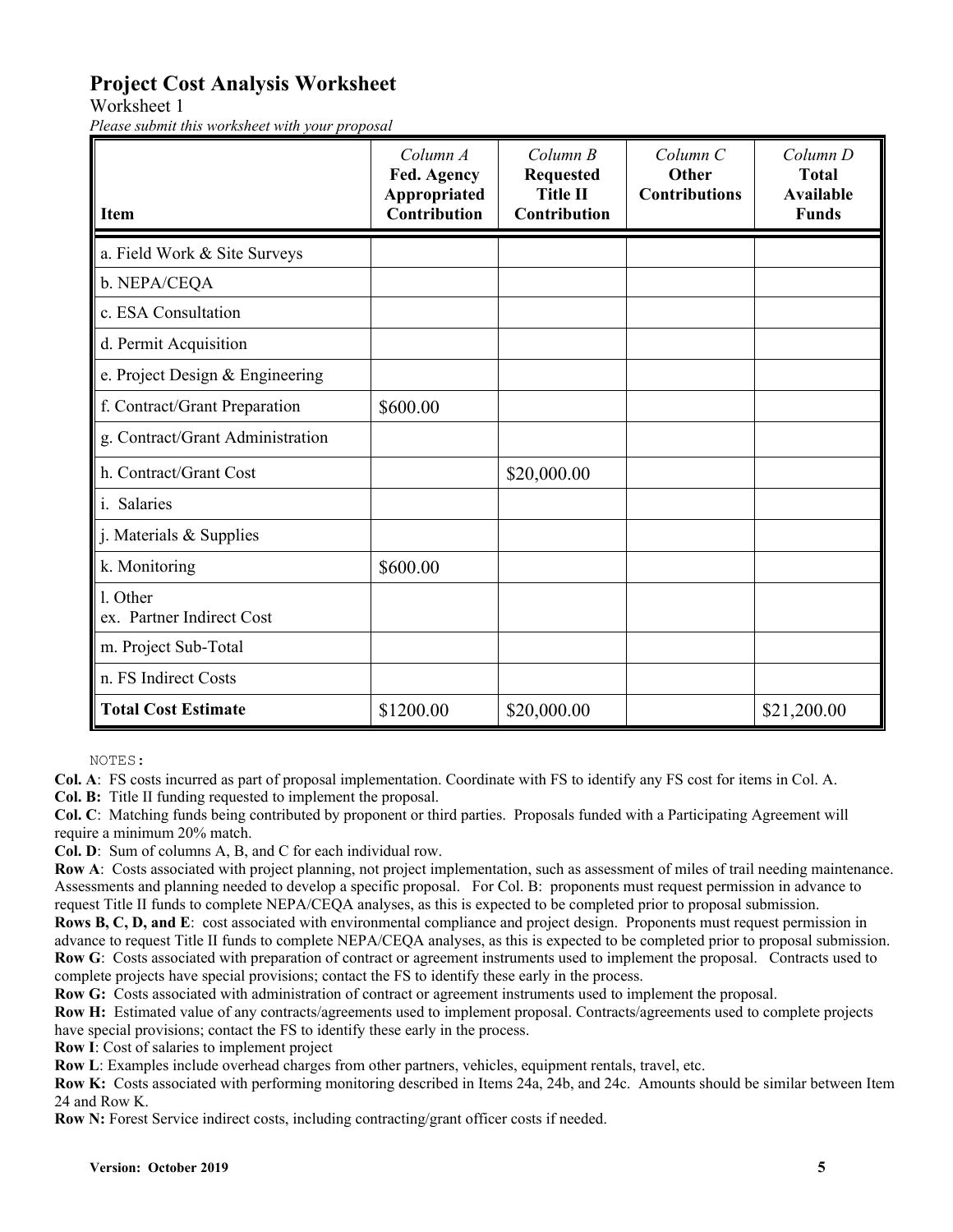